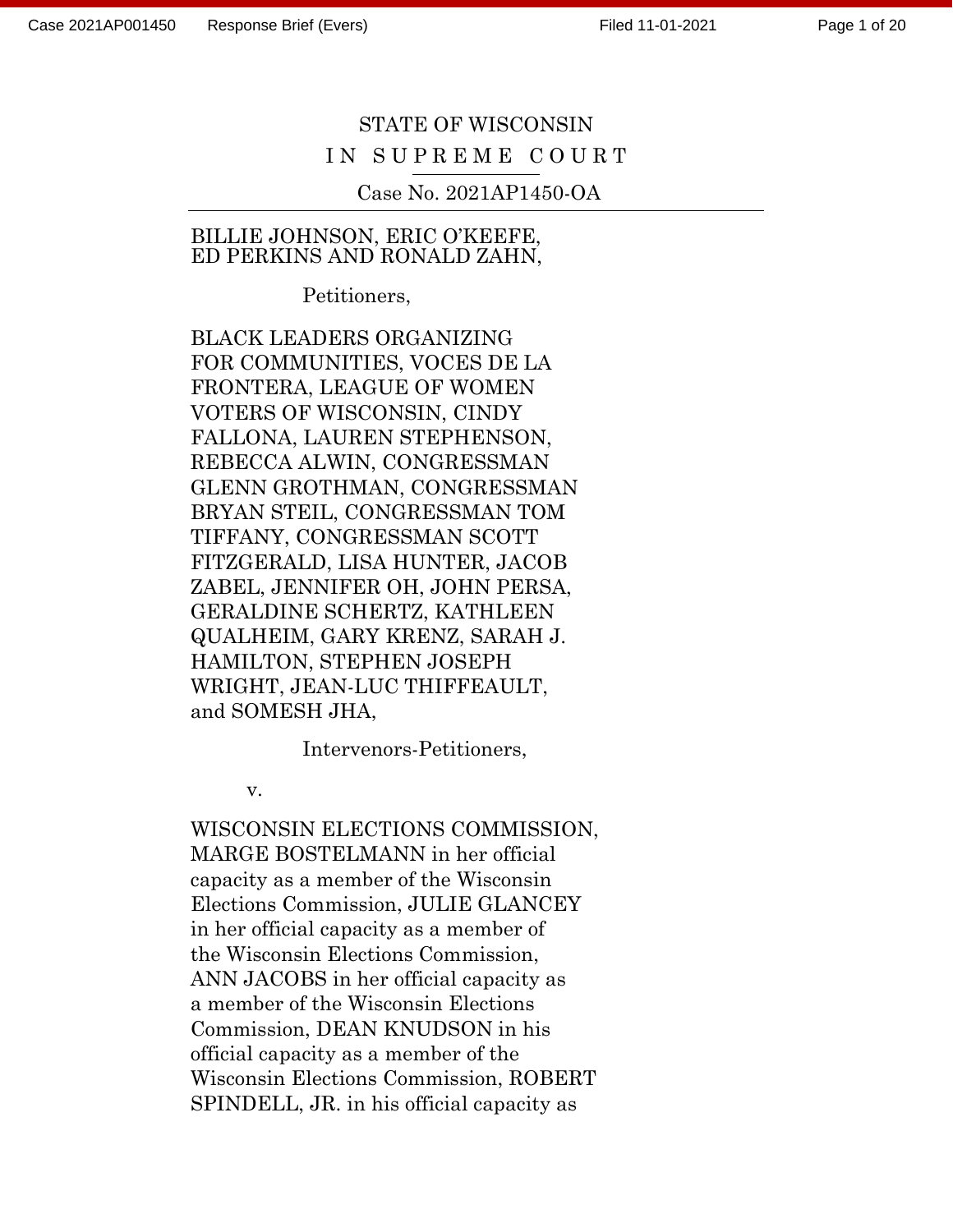Page 2 of 20

a member of the Wisconsin Elections Commission and MARK THOMSEN in his official capacity as a member of the Wisconsin Elections Commission,

Respondents,

THE WISCONSIN LEGISLATURE, GOVERNOR TONY EVERS, in his official capacity, and JANET BEWLEY Senate Democratic Minority Leader, on behalf of the Senate Democratic Caucus,

Intervenors-Respondents.

#### ORIGINAL ACTION

#### **RESPONSE BRIEF OF INTERVENOR-RESPONDENT GOVERNOR TONY EVERS**

JOSHUA L. KAUL Attorney General of Wisconsin

ANTHONY D. RUSSOMANNO Assistant Attorney General State Bar #1076050

BRIAN P. KEENAN Assistant Attorney General State Bar #1056525

Attorneys for Governor Tony Evers

Wisconsin Department of Justice Post Office Box 7857 Madison, Wisconsin 53707-7857 (608) 267-2238 (ADR) (608) 266-0020 (BPK) (608) 294-2907 (Fax) russomannoad@doj.state.wi.us keenanbp@doj.state.wi.us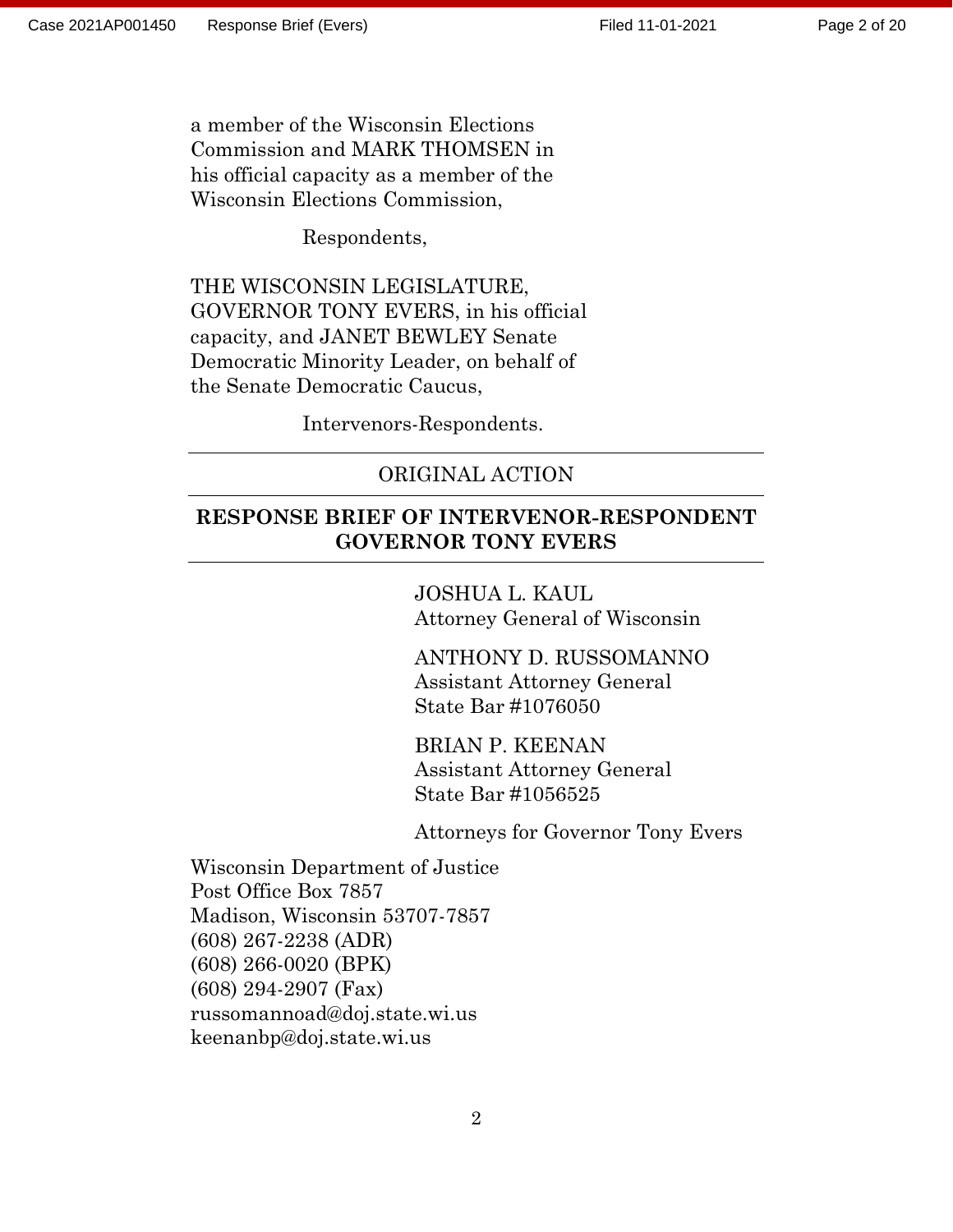# **TABLE OF CONTENTS**

|     | INTRODUCTION                                                                                                                                                                 |
|-----|------------------------------------------------------------------------------------------------------------------------------------------------------------------------------|
| Ι.  | Response to question one:<br>the<br>Legislature's proposal that its plans<br>should receive presumptive weight<br>ignores the applicable legal principles                    |
|     | А.<br>The Legislature's preferences for<br>the next decade's maps are<br>entitled to no presumption or<br>preference, especially where the<br>Governor vetoes those proposed |
|     | В.<br>The Legislature mischaracterizes<br>this Court's task; it is developing<br>maps for the State in the face of<br>an impasse, a process that must                        |
| П.  | Response to question two: the<br>Legislature's "least-change" concept is<br>anything but apolitical and cannot be<br>the guiding principle for the judicial                  |
|     | A.<br>Legislature's proposed<br>The<br>presumption for the old maps<br>improperly involves the Court in                                                                      |
|     | Β.<br>The Legislature's presumption<br>elevates one nonbinding concept<br>over all others, and it ignores the<br>basic democratic principles                                 |
| Ш.  | Response to question three: contrary to<br>the Legislature's pronouncement, courts<br>of course may consider what is balanced                                                |
| IV. | Response to question four regarding                                                                                                                                          |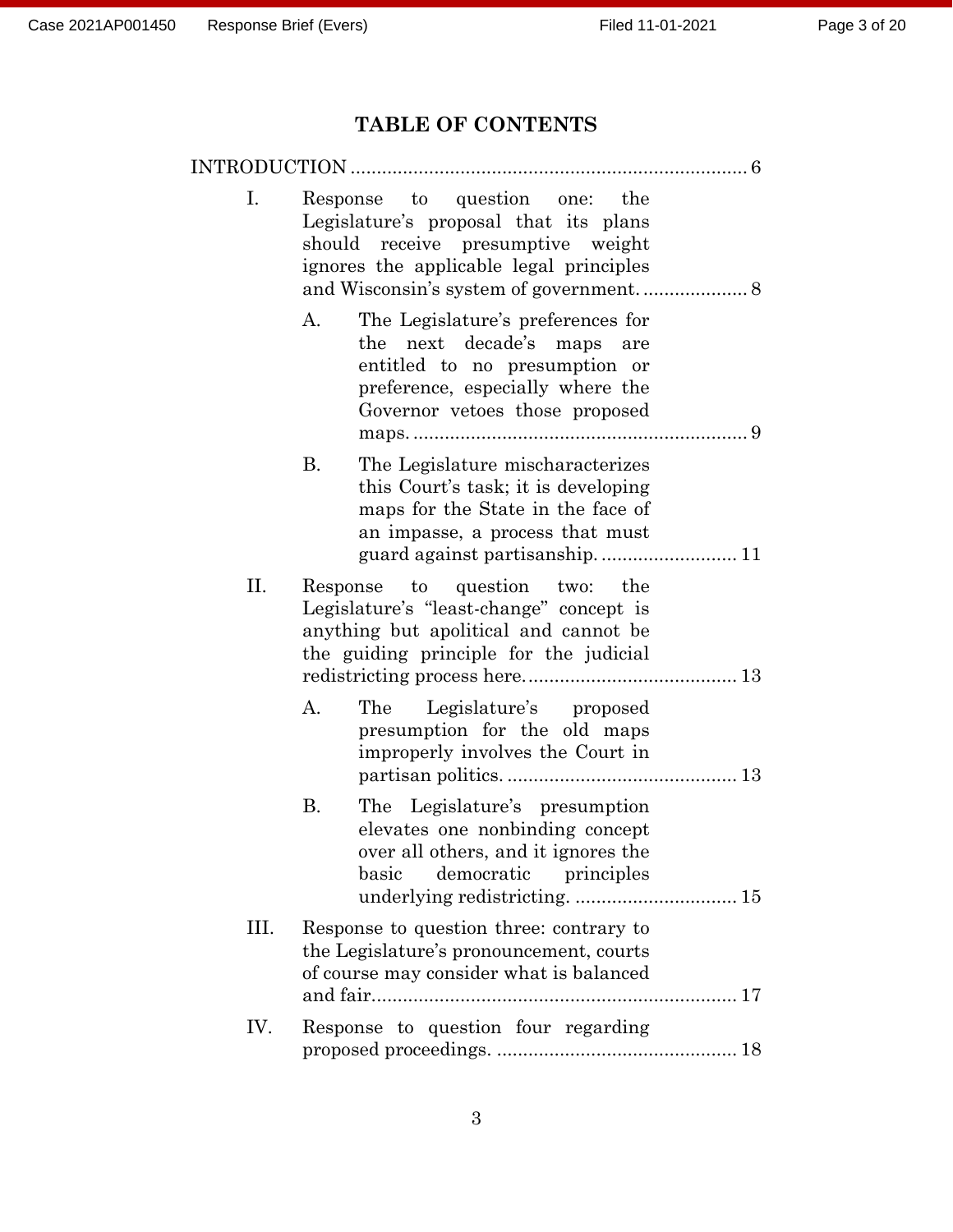# **TABLE OF AUTHORITIES**

### **Cases**

| Arizona State Legislature v. Arizona Indep. Redistricting<br>$Comm'n$ ,                  |
|------------------------------------------------------------------------------------------|
| Baldus v. Members of Wis. Gov't Accountability Bd.,                                      |
| Baumgart v. Wendelberger, No. 01-C-0121,<br>2002 WL 34127471 (E.D. Wis. May 30, 2002) 14 |
| Gaffney v. Cummings,                                                                     |
| Growe v. Emison,                                                                         |
| Jensen v. Wis. Elections Bd.,<br>2002 WI 13, 249 Wis. 2d 706, 639 N.W.2d 537 13, 18      |
| North Carolina v. Covington,                                                             |
| Prosser v. Elections Bd.,                                                                |
| Reynolds v. Sims,                                                                        |
| Rucho v. Common Cause,                                                                   |
| Scott v. Germano,                                                                        |
| State ex rel. Broughton v. Zimmerman,                                                    |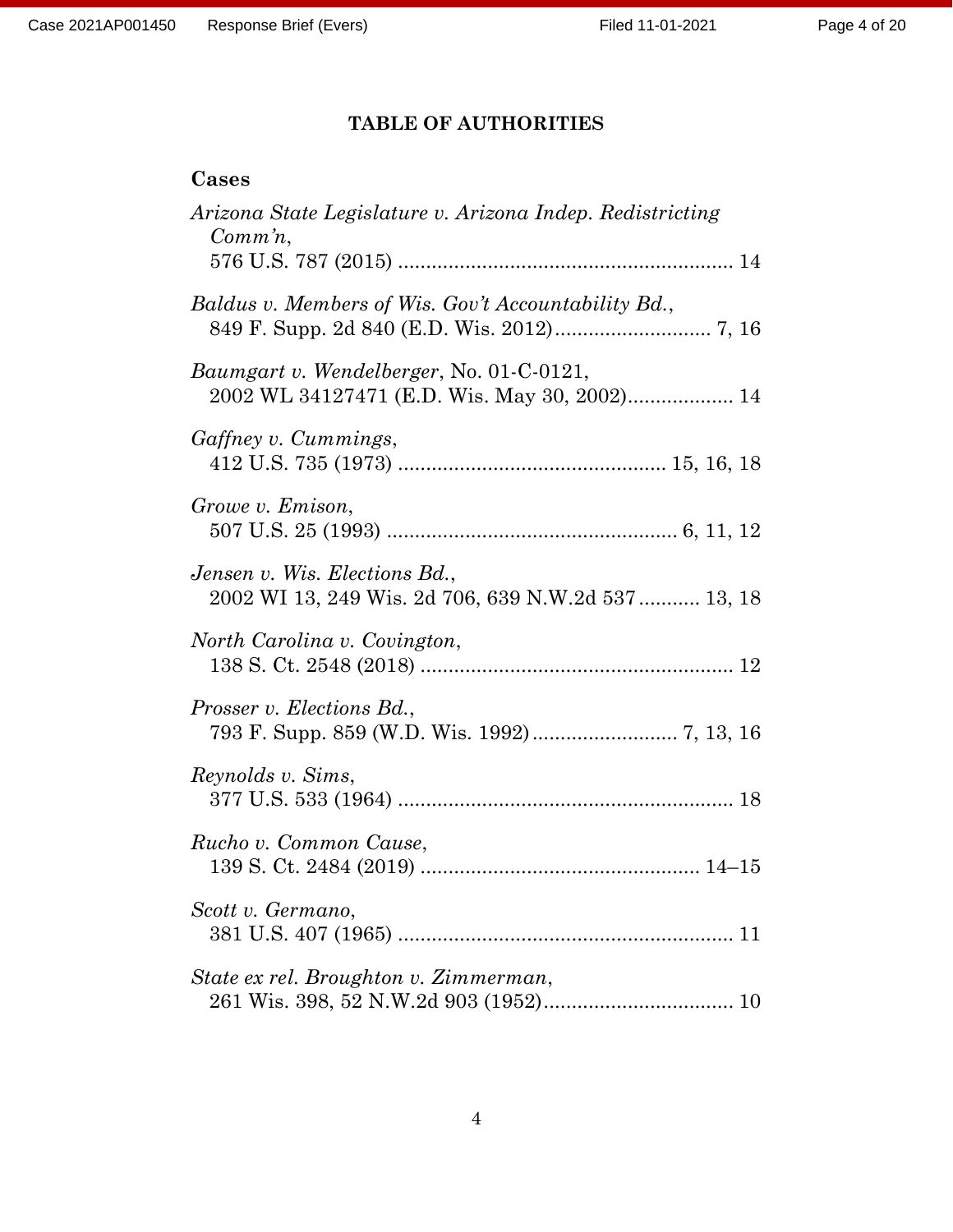| State ex rel. Reynolds v. Zimmerman,<br>22 Wis. 2d 544, 126 N.W.2d 551 (1964) 7, 9, 10, 11, 13 |
|------------------------------------------------------------------------------------------------|
| State v. Halverson,                                                                            |
| State v. Jenkins,<br>2007 WI 96, 303 Wis. 2d 157, 736 N.W.2d 24 17                             |
| State v. Miller,<br>2004 WI App 117, 274 Wis. 2d 471, 683 N.W.2d 485  17                       |
| Upham v. Season,                                                                               |
| Vieth v. Jubelirer,                                                                            |
| White v. Weiser,                                                                               |
| <b>Statutes</b>                                                                                |
|                                                                                                |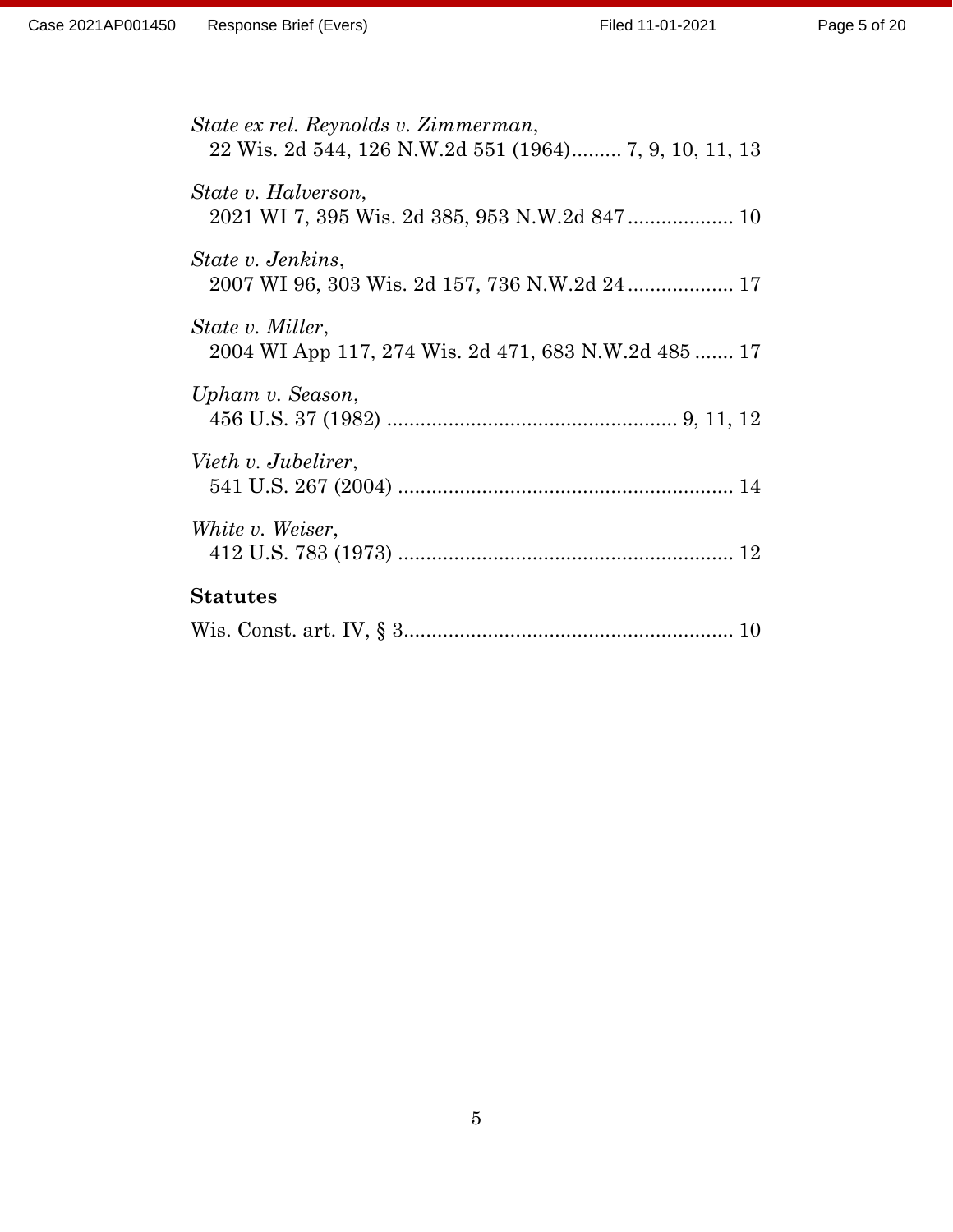#### **INTRODUCTION**

While several points made in the initial briefs merit response, the most concerning is the Legislature's proposal that this Court should accept its plans as the presumptive plans. <sup>1</sup> In reality, the Legislature is proposing to use this Court to override a gubernatorial veto—not only to involve the Court in politics but to undermine the role of another branch of government. This Court must unequivocally reject that proposal, which encroaches on another branch and disregards the evenhandedness required of this Court in this redistricting process.

The Legislature's view that the existing maps should enjoy presumptive weight fares no better. Rather, absent a political-branch agreement, it is this Court's role to "develop" the new maps. *Growe v. Emison*, 507 U.S. 25, 36 (1993). This "state court" will be the State's "agent[] of apportionment" "designing those districts." *Id.* at 34–35 (explaining that state redistricting may be done either by the state's political branches or by state courts).

It is no secret that the old maps were drawn under oneparty control and were designed for substantial and enduring partisan advantage. If this Court were to adopt those maps as the starting point for its task, it would not be neutral or apolitical—instead, it would be highly partisan, something courts designing maps must studiously avoid.

In the face of the old, extremely partisan maps, the Legislature proposes that fairness is none of this Court's business when drawing the maps that govern our democracy.

<sup>1</sup> For brevity's sake, this response speaks in terms of the Legislature's brief and focuses on the issues of greatest importance, but the responses here would apply equally to similar arguments in the briefs of the Johnson petitioners and the Congressmen.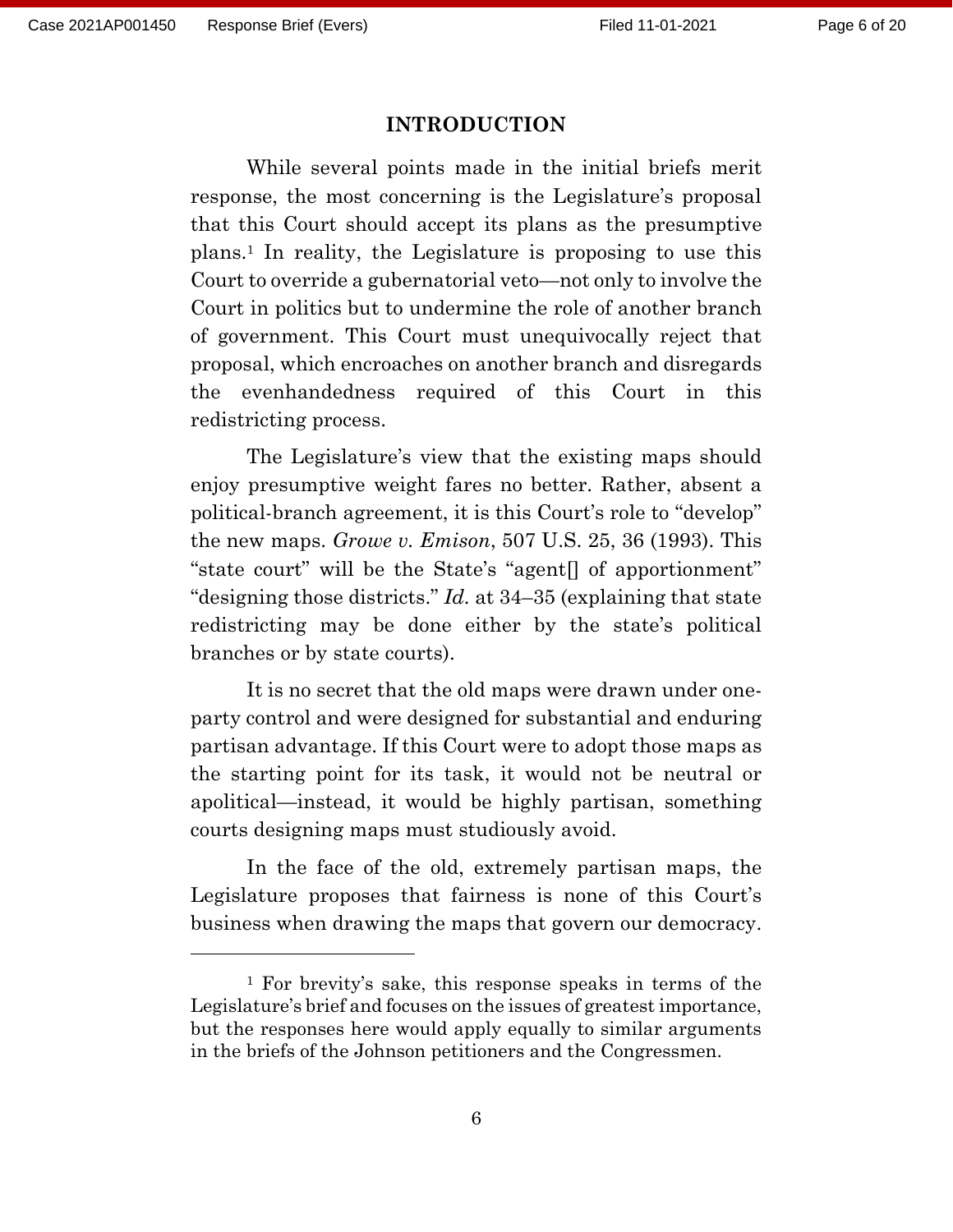Instead, according to the Legislature, this Court is supposed to close its eyes to the facts—that the last plan was partisan and that the Legislature's new plan will be more of the same and either simply adopt the Legislature's proposed plan or constrain itself to making minor tweaks to the prior plan.

This argument is based on a misunderstanding of what is at issue here—a court *doing* the State's redistricting—as opposed to what was at issue in federal cases the Legislature relies upon, like *Whitford* and *Rucho*, where a federal panel sat in *review* of a plan enacted by a state's political branches. As *Growe* recognizes, this Court will be *creating* the State's plan in the face of an almost-certain impasse in the State's other branches. That map-making must be done without this Court enshrining a partisan plan, much less a dramatically partisan plan, under a pretense that this is somehow neutral or apolitical.

This Court's task must not "involve the judiciary in the politics of the people," *State ex rel. Reynolds v. Zimmerman*, 22 Wis. 2d 544, 561, 126 N.W.2d 551 (1964). It cannot adopt as a starting point a plan that is "politically biased from the start." *Prosser v. Elections Bd.*, 793 F. Supp. 859, 871 (W.D. Wis. 1992). But both the Legislature's presumption and the so-called "least change" concept would do just that. The Legislature's gambit that a non-statutory and nonconstitutional "core retention" concept should dominate has the same problem.

Tellingly, the Legislature ignored what it now asserts is sacrosanct in the last round of redistricting. *See Baldus v. Members of Wis. Gov't Accountability Bd.*, 849 F. Supp. 2d 840, 849 (E.D. Wis. 2012). It cannot be the rule that moving voters is fine to consolidate Republican control but then subsequently is forbidden forever, making that control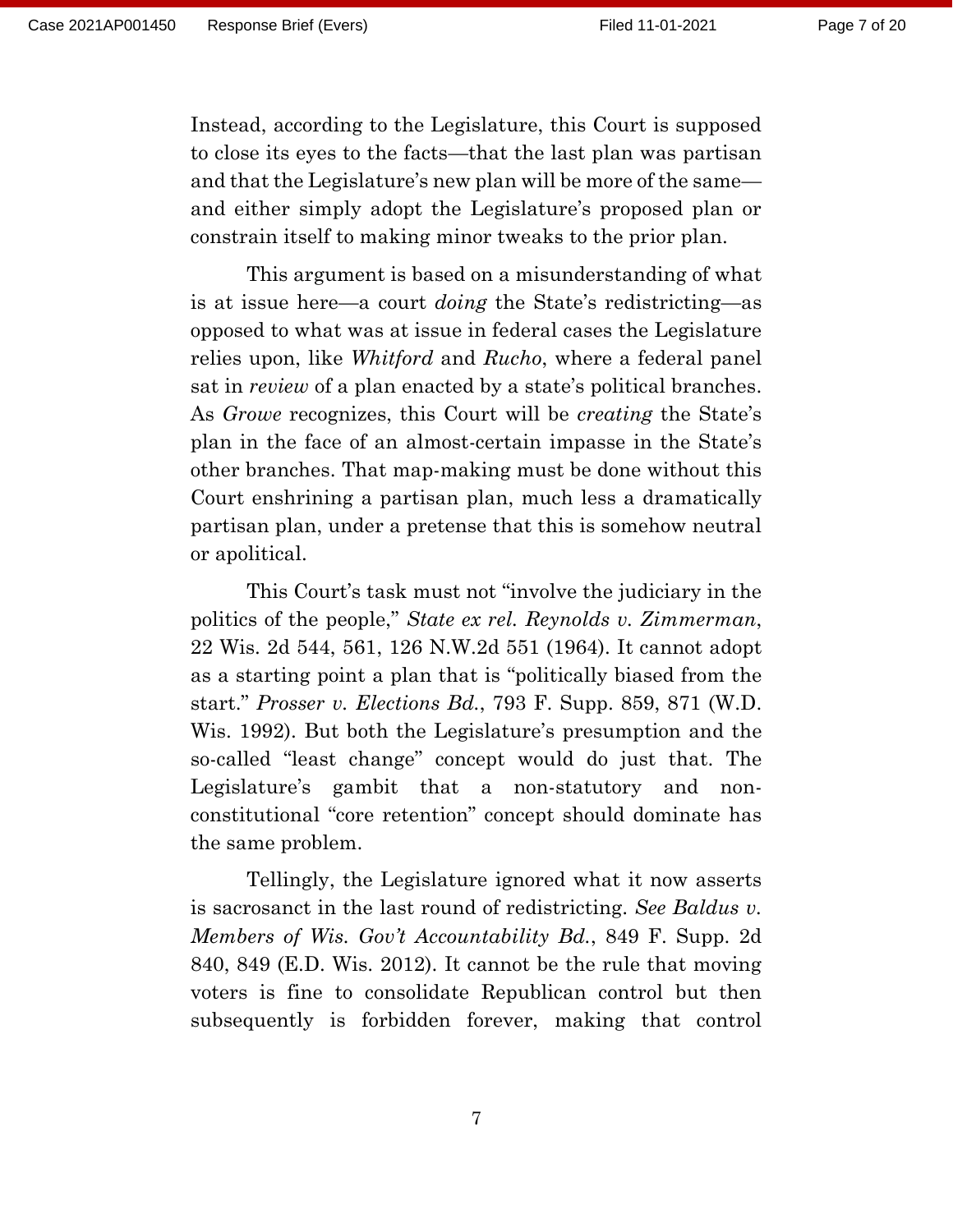indefinite. That is a rule of win-at-all-costs politics, not of judicial redistricting.

Judicial redistricting is nothing new. Courts have done it for decades, and the courts do not blindly apply the presumptions that the Legislature seeks to insert into this process. Like in any case, the Court should impartially evaluate each party's evidence, proposals, and arguments in light of all of the legal requirements and principles. There is no justification for pre-deciding that it will favor one party's preferred outcome, as the Legislature seeks.

### **I. Response to question one: the Legislature's proposal that its plans should receive presumptive weight ignores the applicable legal principles and Wisconsin's system of government.**

The Legislature's proposals for blindly pre-deciding that its proposed plan, or the now-illegal old plan, should be given presumptive weight are unprecedented and contrary to our system of government. This Court is tasked with developing Wisconsin's districts for the new decade on behalf of the State, in the face of an almost certain political impasse. This Court, the U.S. Supreme Court, and courts nationwide recognize what should be obvious: courts, as impartial bodies, must guard against politics invading that process. Rather, this Court should evenhandedly view the evidence, criteria, and proposals to produce maps governed by law and principle, not political advantage.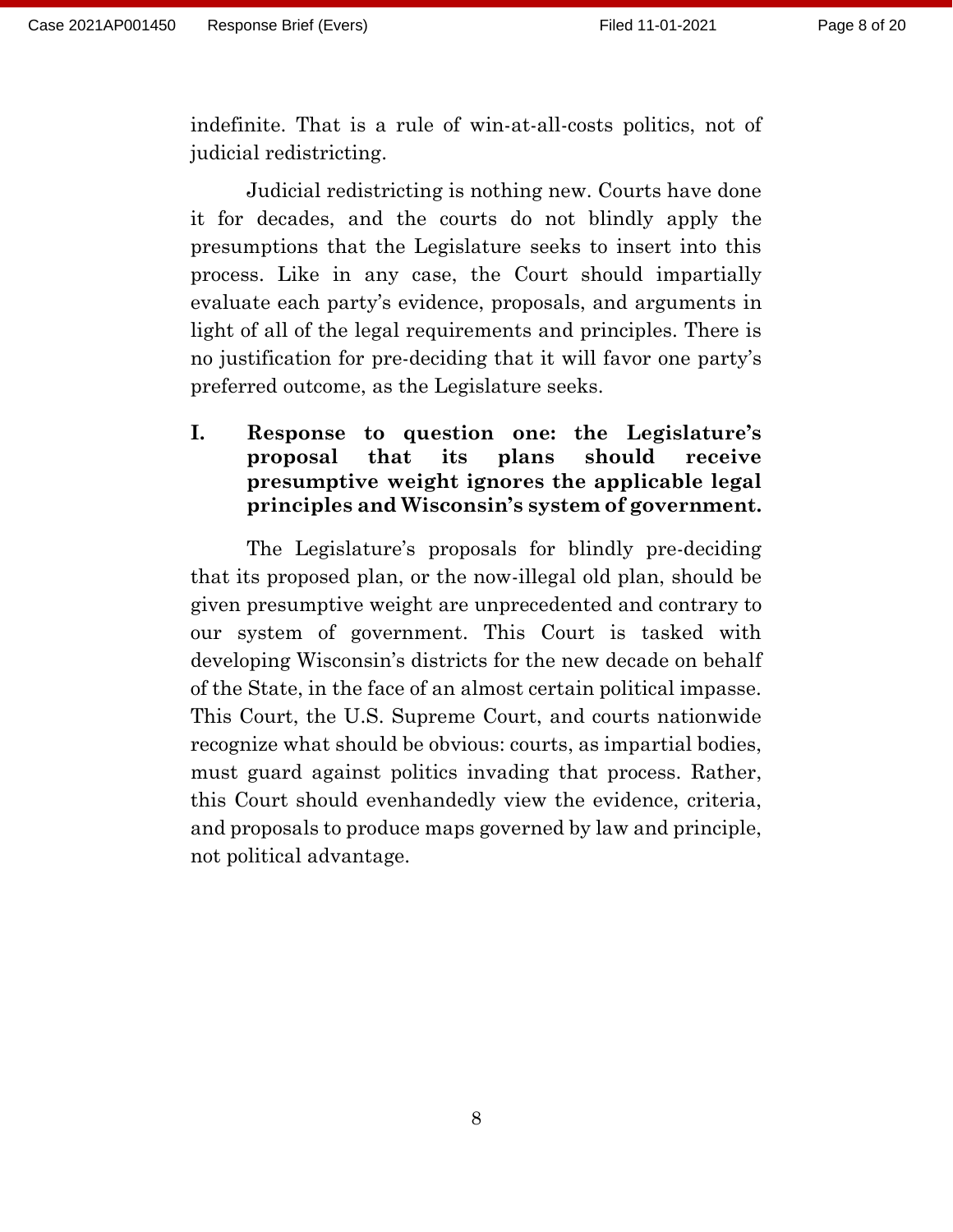**A. The Legislature's preferences for the next decade's maps are entitled to no presumption or preference, especially where the Governor vetoes those proposed maps.** 

To start, the Legislature mischaracterizes its role in the redistricting process. It cites caselaw that uses the word "legislature" as shorthand for joint acts of the legislature and governor in enacting law. Those cases in no way support the Legislature's bold invention that it, alone, sets the State's redistricting policy, regardless of whether a bill becomes law. (Leg. Opening Br. 18–21.) The cases it cites discuss "enacted" legislation, not proposed bills. *See Upham v. Season*, 456 U.S. 37, 38 (1982).

Legislation does not become law—does not become the *State's* policy or proposal—unless also signed by the Governor. "Both the Governor and the legislature are indispensable parts of the legislative process"; the Governor "has the general power of veto, and when he has vetoed a bill it cannot become law unless both houses of the legislature vote to override that veto." *Reynolds*, 22 Wis. 2d at 557.

Not only does that remain true when it comes to redistricting, but it has special force: "the framers of the [Wisconsin] constitution intended to require [the Governor's] participation in all decisions relating to legislative reapportionment." *Id.* And it is the Governor, not the Legislature, who most squarely represents the people's interests in redistricting: he is "the one institution guaranteed to represent the majority of the voting inhabitants of the state." *Id.* at 556–57.

This Court's precedents do not support giving special weight to the Legislature's bill. To the contrary, it is the Governor who was most recently selected by the people of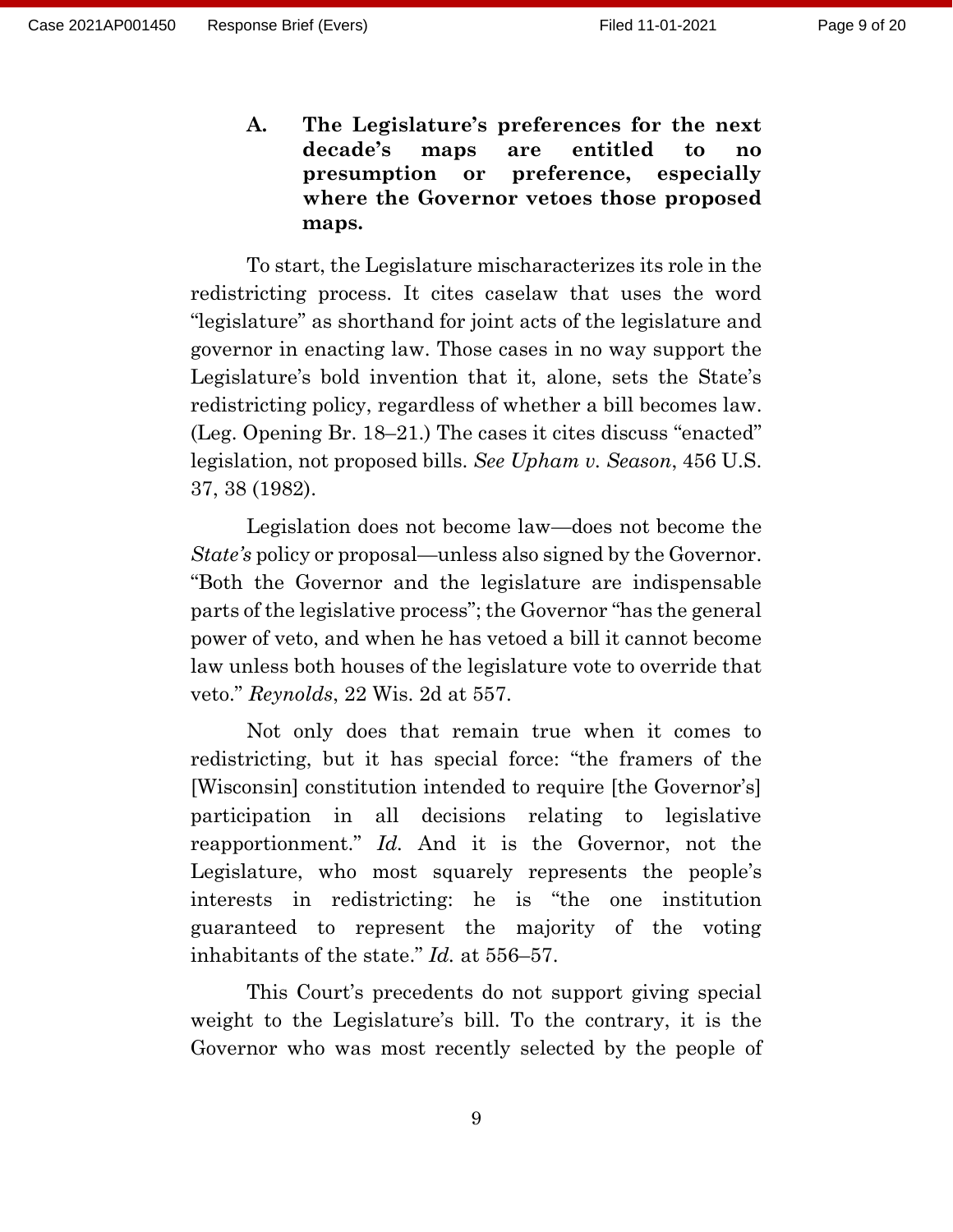Wisconsin through the democratic process (one not subject to any gerrymander). At a minimum, his views deserve equal weight.

The Legislature half-heartedly attempts to cast doubt on *Reynolds* (Leg. Opening Br. 21–22), but does not ask for this Court to actually revisit it, and for good reason. What the Legislature alludes to already was squarely addressed by this Court. *Reynolds*, 22 Wis. 2d at 555 (explaining that many provisions lack the "by law" language yet indisputably require presentment to the Governor). The principles discussed in *Reynolds* are basic features of our system of government and Wisconsin's history. For example, this Court observed that "[h]istorically, all apportionment of Wisconsin legislative districts has been accomplished by the joint efforts of the legislature and the governor in passing and signing into law a particular reapportionment bill." *Id.* at 558. Indeed, this Court's 1952 decision in *State ex rel. Broughton v. Zimmerman*, 261 Wis. 398, 408, 52 N.W.2d 903 (1952), observed that governors had been signing apportionment bills into law over "the past 104 years"—in other words, since Wisconsin's Constitution was ratified, which further confirms how solidly grounded *Reynolds* is in the original meaning of the Wisconsin Constitution. *See State v. Halverson*, 2021 WI 7, ¶ 22, 395 Wis. 2d 385, 953 N.W.2d 847 (explaining that a key consideration when interpreting the constitution is "the practices at the time the constitution was adopted" (citation omitted)).

It remains the case that only after a bill were signed by the Governor (or a veto were overridden) would there be a "state-proposed plan" in the sense discussed in the cases. Lacking that, this Court will be developing that state plan.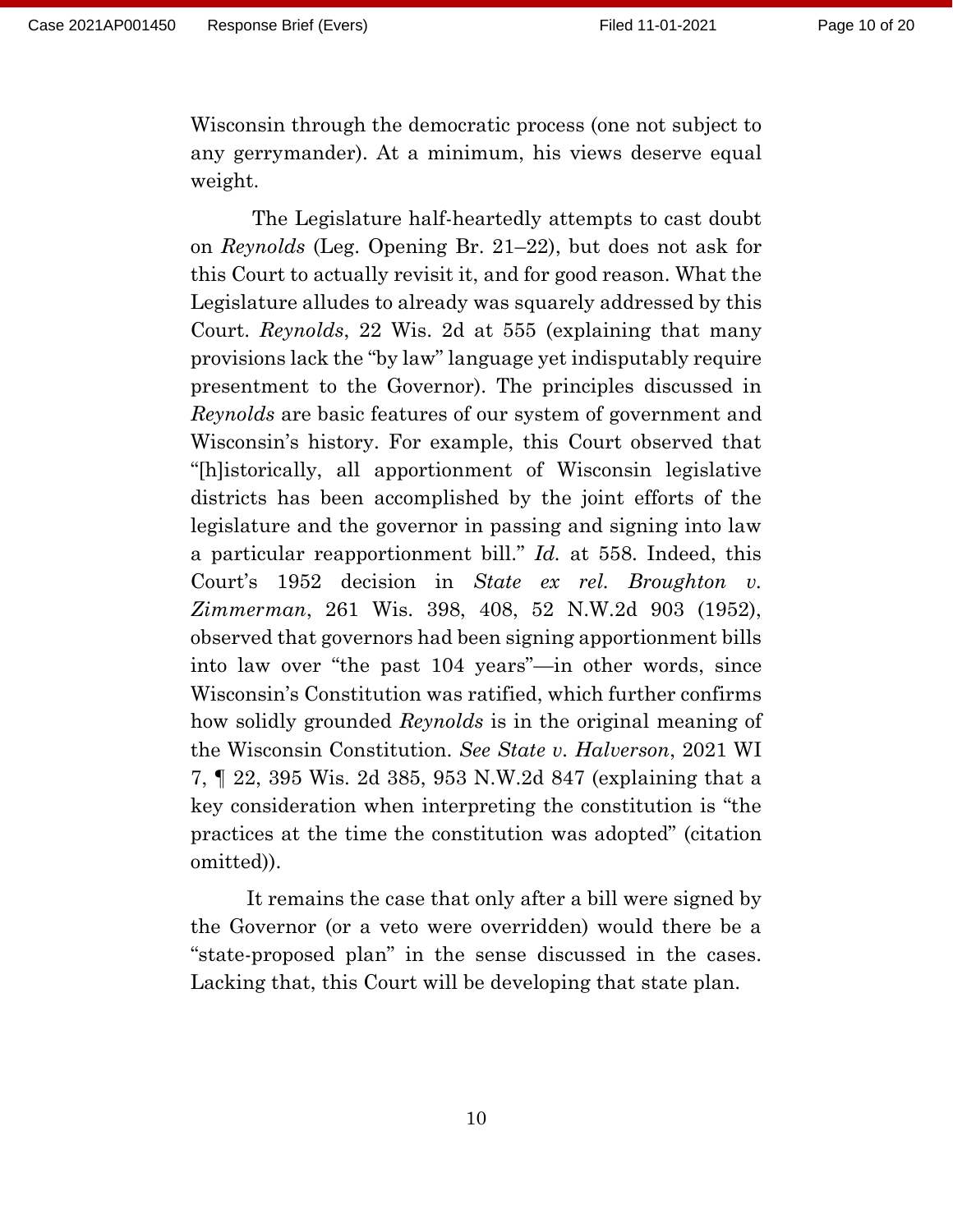**B. The Legislature mischaracterizes this Court's task; it is developing maps for the State in the face of an impasse, a process that must guard against partisanship.**

After the new census, the Wisconsin Constitution tasks the State with redistricting "anew." Wis. Const. art. IV, § 3; *Reynolds*, 22 Wis. 2d at 554. Ideally, that redistricting is done through "joint action" of the Governor and Legislature. *Reynolds*, 22 Wis. 2d at 559. But where, as here, there is almost certain to be a political impasse, it will be this Court's job to act on behalf of the State by designing the new districts itself.

Not only is this true as a matter of fact, but the U.S. Supreme Court's decision *Growe* makes this Court's role unmistakable. It is premised on the State redistricting *either* through the political process *or* through court-drawn maps. For example, to stave off federal intervention, the "State of Illinois, including its Supreme Court, may validly redistrict." *Growe*, 507 U.S. at 33 (quoting *Scott v. Germano*, 381 U.S. 407, 409 (1965)). Restated, in the case of a political impasse, "the state court" stands in to "develop a redistricting plan" for the State, which includes "designing" the map's districts. *Id.* at 35–36. The Legislature has relied on *Growe* in moving to stay the federal redistricting litigation, yet does not recognize that it is this Court, and not it, that will be developing the State's plan.

The post-hoc review of an already-enacted State plan for a new census—like in *Rucho* or *Whitford*—thus is the wrong lens. The kinds of plans reviewed in those proceedings will be the *result* of this proceeding.

To further illustrate, the Legislature relies heavily on *Upham v. Season*, 456 U.S. 37 (1982), for the proposition that courts should only make limited modifications to plans to cure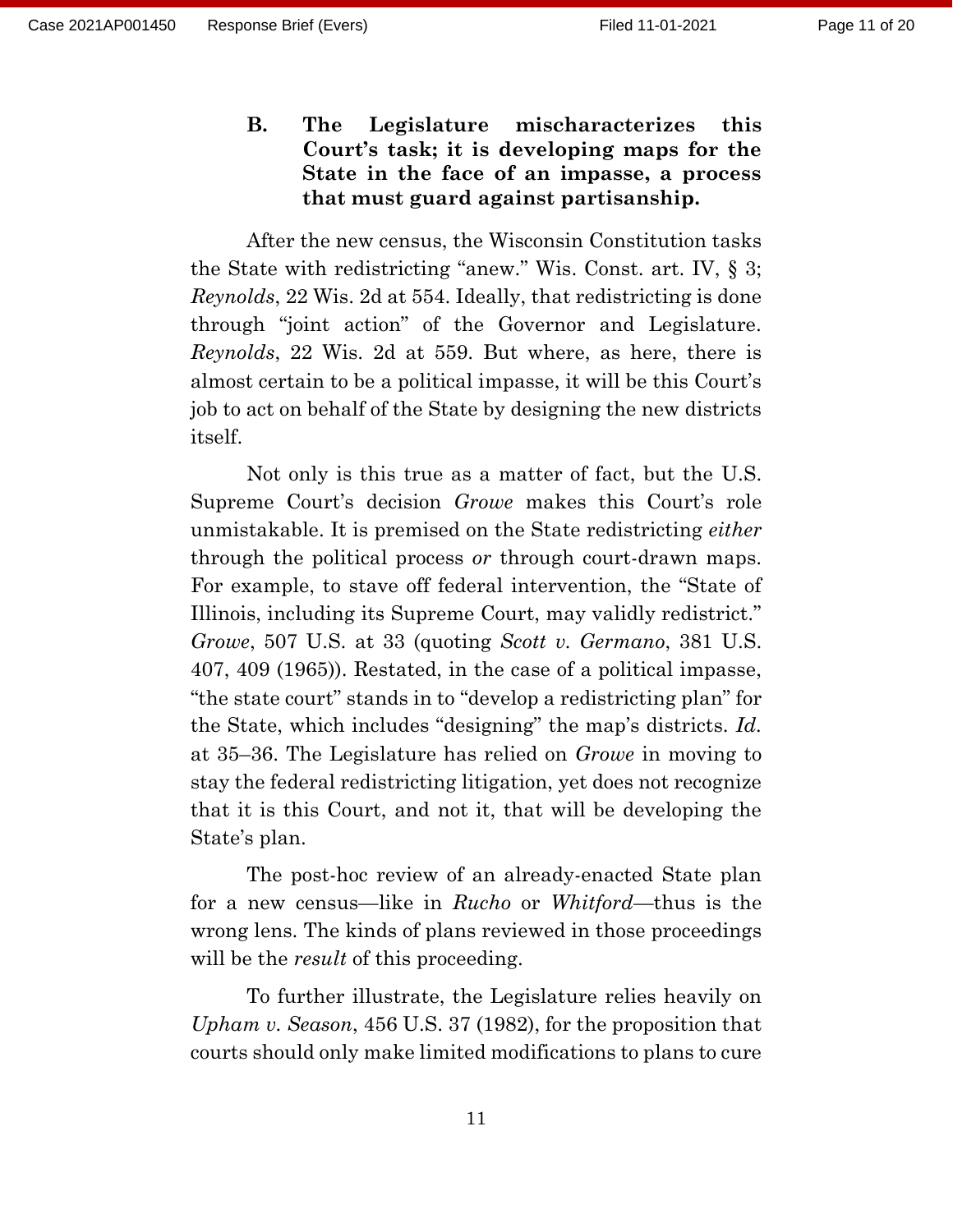defects. But the Legislature omits the completely different circumstances of *Upham*. It was a federal court reviewing a state plan for a new census already "enacted" into law. *Id.* at 38. In turn, the federal court addressed whether that enacted law complied with the Voting Rights Act. *Id.* The Court explained that, in those circumstances, federal courts should "follow the policies and preferences of the State" and should not interfere with the State other than to correct violations of federal law. *Id.* at 41–42 (citation omitted). The federal district court thus erred when not selecting a plan that "approximated the *state-proposed* plan." *Id.* at 42 (emphasis added).

Other redistricting cases highlighted by the Legislature follow a similar pattern—they address states' new plans that then were evaluated in terms of federal law. *See White v. Weiser*, 412 U.S. 783, 784, 795–96 (1973) (discussing federal review of a new congressional redistricting plan—"a duly enacted statute" that "the Governor of the State of Texas signed into law"—and addressing a federal constitutional challenge to that enacted map while respecting "the policies and preferences of the State"); *North Carolina v. Covington*, 138 S. Ct. 2548, 2554–55 (2018) (addressing a federal constitutional challenge to a newly enacted map based on racial gerrymandering, and explaining the remedy should be limited to that federal claim).

*Upham* and the like provide no support for the Legislature's unprecedented proposal here. (*See also* Congressmen Br. 17–21 (making a similar argument).) This Court will be *creating* the "state-proposed plan" reviewed in cases like *Upham*. It will "develop a redistricting plan" for the State in the first instance. *Growe*, 507 U.S. at 36. As discussed here and in the opening brief, the Court must do so without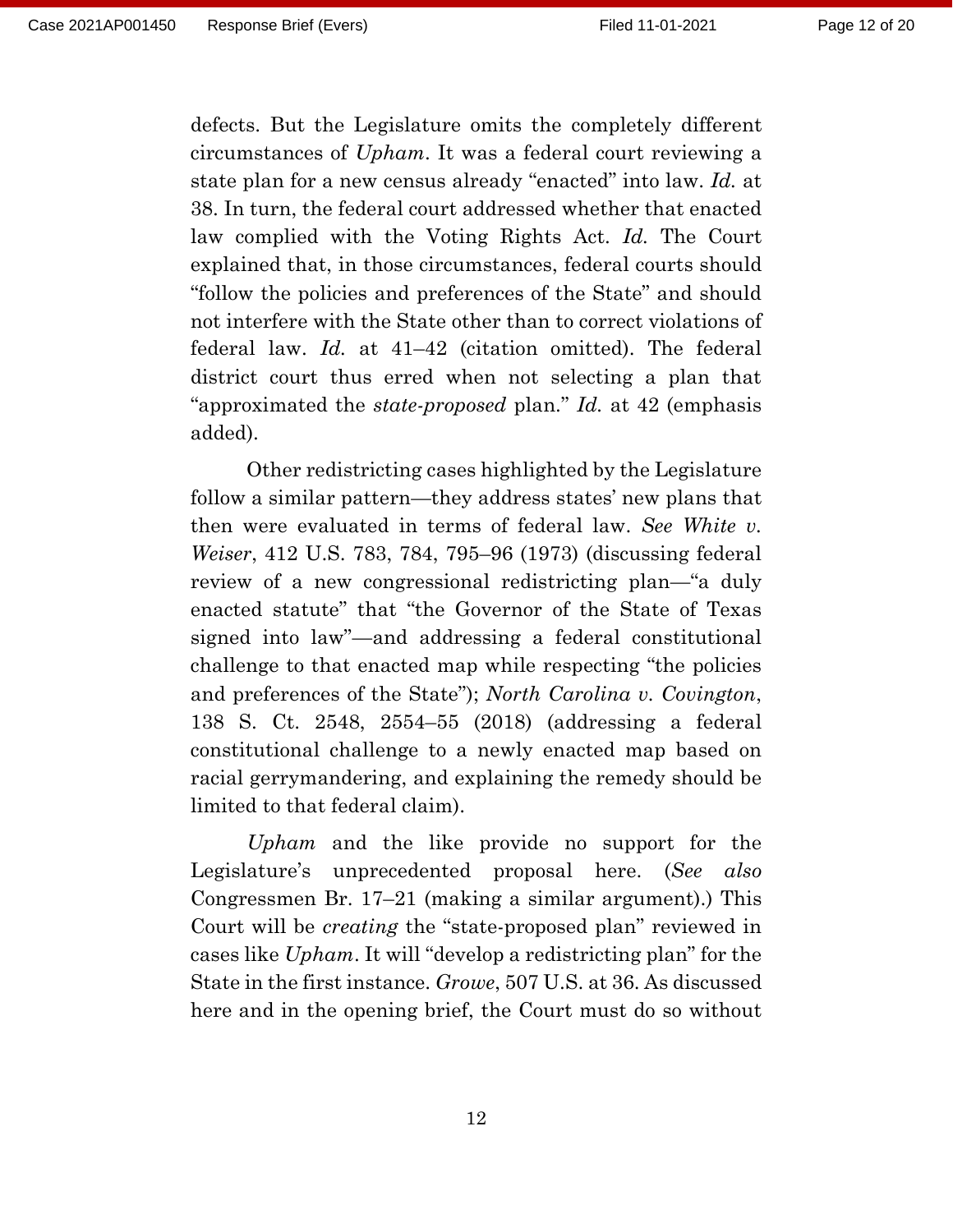promoting or adopting partisan advantage, from the beginning of the process to its end.

<span id="page-12-0"></span>**II. Response to question two: the Legislature's "least-change" concept is anything but apolitical and cannot be the guiding principle for the judicial redistricting process here.**

As an alternative to presumptively adopting its new maps, the Legislature argues that the old maps should be given presumptive weight. (Leg. Opening Br. 32–40.) As discussed in the opening brief, not only does that have no basis in the law, but it would contravene it. The Legislature's notion of "judicial restraint" under the present circumstances is anything but.

## <span id="page-12-1"></span>**A. The Legislature's proposed presumption for the old maps improperly involves the Court in partisan politics.**

The Legislature's proposed presumptions—for its new preferred maps or the now-illegal old ones—improperly make this Court a political actor. It is forbidden for courts to engage in map-development that advantages a political party. Adopting the Legislature's proposed map, or the old one, would do just that.

As court after court has recognized, the requirement that courts not adopt partisanship is true from the beginning to the end of the process. Adopting old politically-biased maps would squarely "involve the judiciary in the politics of the people." *Reynolds*, 22 Wis. 2d at 561. Courts thus do not adopt an old plan as the starting point when it is "politically biased from the start." *Prosser*, 793 F. Supp. at 871. The rule is simple and necessary: "Judges should not select a plan that seeks partisan advantage." *Id.* at 867. Unsurprisingly, this Court has quoted that very proposition with approval. *Jensen*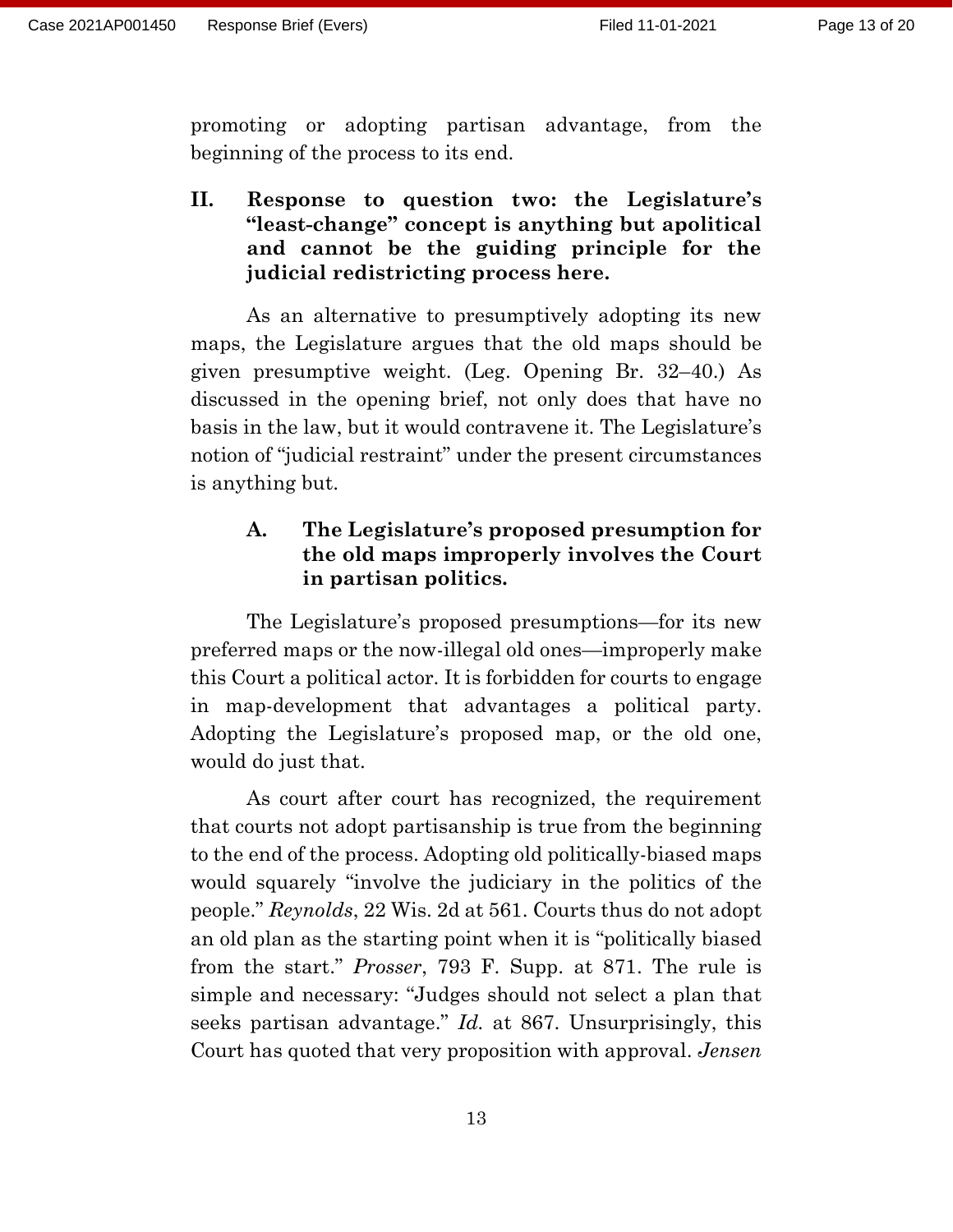*v. Wis. Elections Bd.*, 2002 WI 13, ¶ 12, 249 Wis. 2d 706, 639 N.W.2d 537.

*Prosser* is no anomaly. Time and again courts take that approach—they must, to preserve courts' impartiality. For example, *Baumgart* in 2002 explained that not only is "avoiding the creation of partisan advantage" proper, but it justifies deviations from population equality. *Baumgart v. Wendelberger*, No. 01-C-0121, 2002 WL 34127471, at \*3 (E.D. Wis. May 30, 2002). In turn, the court rejected using maps that showed signs of partisanship, including plans that showed partisanship through party-based pairing of incumbents and pizza-like line-drawing for partisan advantage. *Id.* at \*4. While the Legislature holds out *Baumgart* as an example of taking an existing map as a starting point, there the existing map was judicially created; it lacked the political taint of the present one. (*See* Leg. Opening Br. 35.) And, as summarized above, the court did not blindly adopt anything; rather, it vetted the options for political bias. *Id.* at \*4.

These are just the local examples. Other parties identified similar cases throughout the country where courts, instead of adopting partisan maps as a starting point, instead vet potential maps or proposals for partisanship. (*E.g.*, BLOC Opening Br. 50–52; Hunter Opening Br. 9–10; Citizen Mathematicians Opening Br. 32–33.)

Put differently, a court-designed map that adopts partisan bias as a starting point would have courts participating in acts contrary to our democracy. "[P]artisan gerrymanders . . . [are incompatible] with democratic principles." *Arizona State Legislature v. Arizona Indep. Redistricting Comm'n*, 576 U.S. 787, 791 (2015) (alterations in original) (*quoting Vieth v. Jubelirer*, 541 U.S. 267, 292 (2004) (plurality opinion) (Kennedy, J., concurring)); *Rucho v.*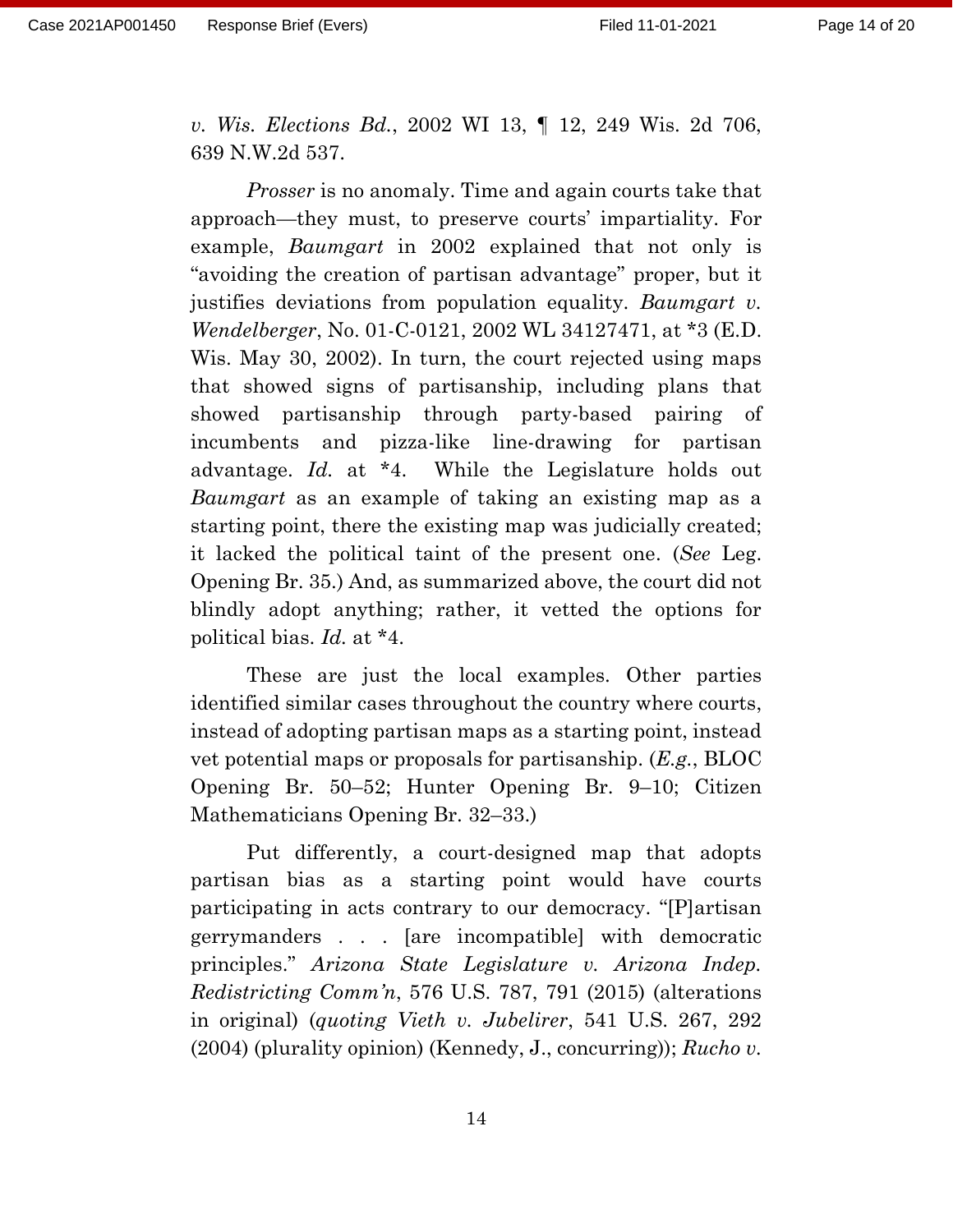*Common Cause*, 139 S. Ct. 2484, 2506 (2019) (stating that "the fact that such gerrymandering is 'incompatible with democratic principles,' . . . does not mean that the solution lies with the federal judiciary" (citation omitted)). While the U.S. Supreme Court has ruled that such claims are nonjusticiable in federal court, that is not the question here. This Court is developing the maps in the first instance. Because it is a Court, it must not adopt partisanship or any other antidemocratic baseline for its maps.

In sum, there is nothing judicially "restrained" about adopting politically-biased old maps as the presumptive maps merely because they are the old maps. Rather, a so-called "politically mindless approach may produce . . . the most grossly gerrymandered results." *Gaffney v. Cummings*, 412 U.S. 735, 753 (1973). Here, that is not just a possibility but a certainty, and so the Court must not do so.

### <span id="page-14-0"></span>**B. The Legislature's presumption elevates one nonbinding concept over all others, and it ignores the basic democratic principles underlying redistricting.**

The Legislature's proposal is not only forbidden under the rule that courts may not adopt politically-biased maps, but it is also analytically unsound. Judicial redistricting can be challenging. It is inherently a balancing act, with the Court acting on behalf of the State in a matter of the highest importance. It is precisely the time when the Court must studiously balance the law in light of the facts. That process cannot be short-circuited with an invented presumption.

There is nothing magical about the words "leastchange" or "core retention." Far from being binding (much less dominant) considerations, the Legislature largely ignored them the last time it redistricted, moving five to seven times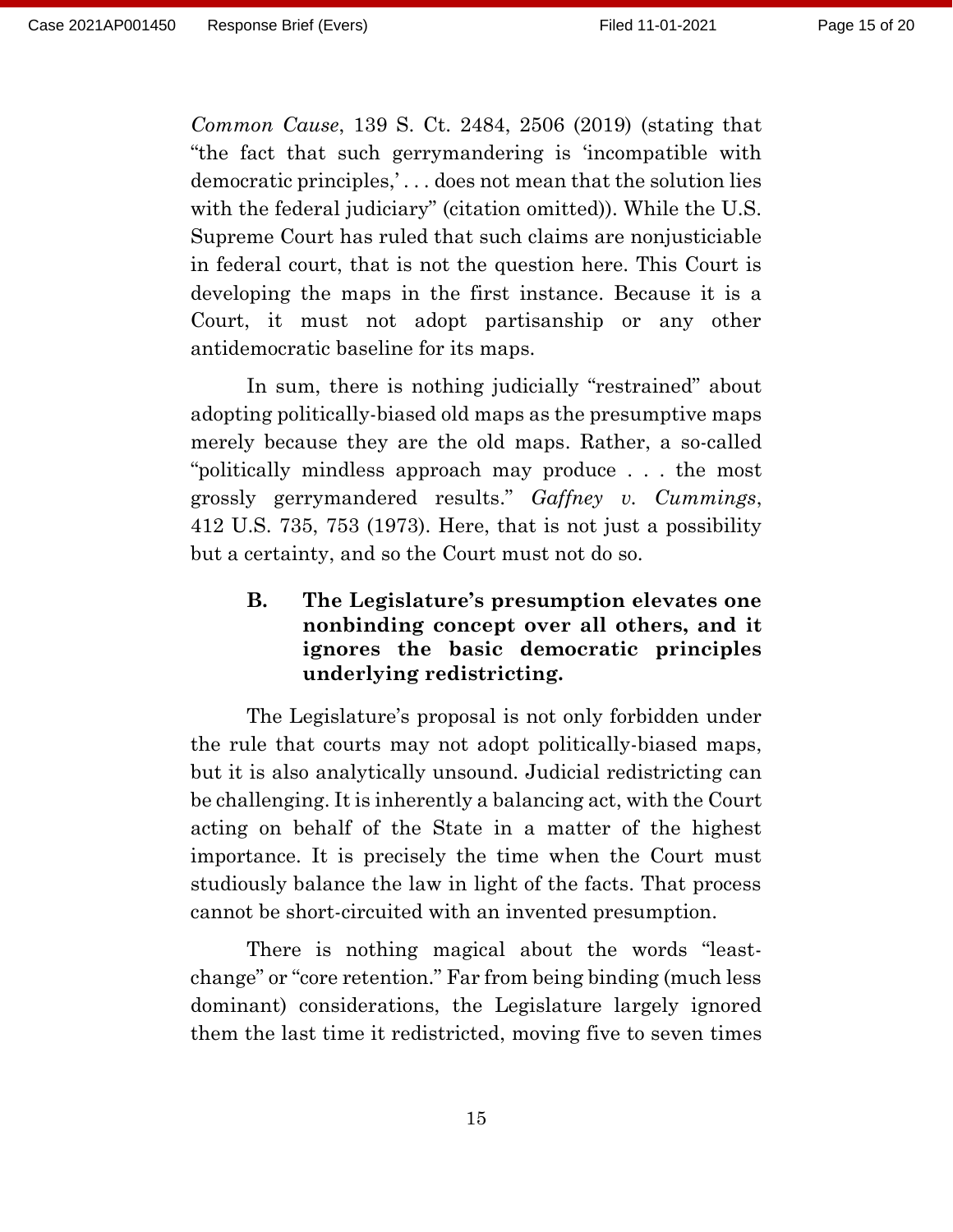more people than a "least-change" approach would have warranted. *Baldus*, 849 F. Supp. 2d at 849. But now that the Governor's office is held by a member of the other party, the Legislature says the only possible remedy, if this Court does not merely adopt its proposed plan, is to make the least changes to a prior map. This rule would entrench the unrestrained moving of people from the prior map, directly contrary to contemporary practice. That cannot be the rule, and it is not.

Rather, a host of laws and principles apply to redistricting, as discussed in the opening brief. (*See also* BLOC Opening Br. 3–22.) "Core retention" is only one concept among many. It cannot be used to trump all else, including the Wisconsin Constitution's requirements and the political constraints on judicial redistricting.

This notion of blindly adopting "core retention" also lays waste to what animates redistricting in the first place: the "achieving of fair and effective representation for all citizens is . . . the basic aim of legislative apportionment." *Gaffney*, 412 U.S. at 748. While the federal courts will not step in to stop the political branches from redistricting with political motives, the courts as map-designers are much different. Again, courts must not ignore when a party's proposed mapdrawing principles are highly partisan.

It is no answer that reapportionment may affect voting for the senate via a two-year delay for some voters. (Leg. Opening Br. 36–37.) That is unavoidable and common. *See*, *e.g.*, *Prosser*, 793 F. Supp. at 864. It does not trump other redistricting considerations. To the contrary, the effect of the temporary "disenfranchisement" poses no legal problem so long as it does not target a particular group. *Baldus*, 849 F. Supp. 2d at 852. The cases the Legislature relies on do not claim this is any sort of constitutional command.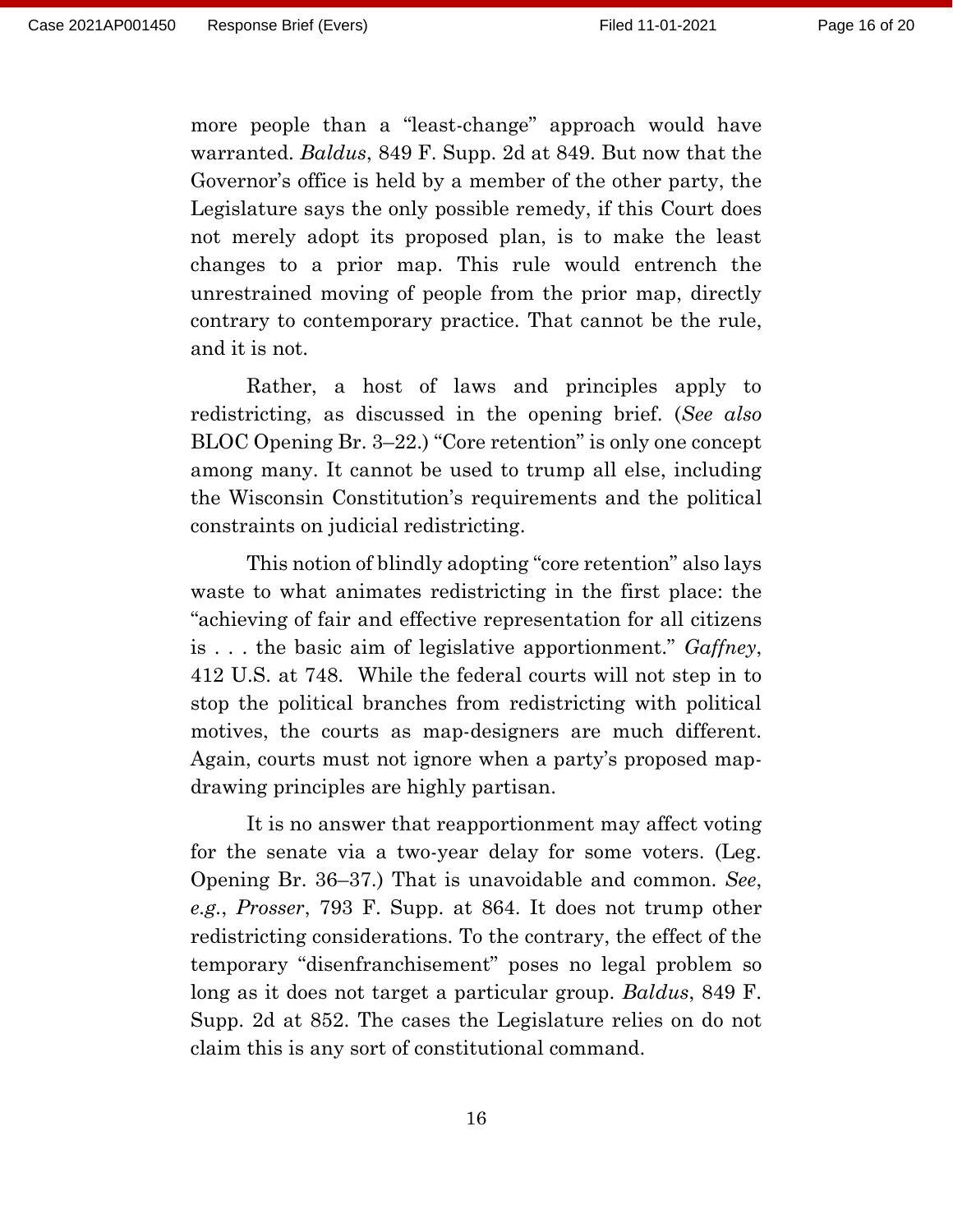And the Legislature's proposed factor of "continuity of representation" is a red herring. The "continuity" it proposes is using a highly-partisan, unresponsive gerrymander as the starting point. That is not the kind of continuity that judgedeveloped maps may countenance. In fact, since the last maps were adopted, the people have spoken in a statewide election to elect Governor Evers.<sup>2</sup> There is no ongoing democratic blessing of the old map. Much to the contrary. Entrenching a party in power, regardless of the will of the people, may promote "continuity" but no one would mistake it for democracy.

#### <span id="page-16-0"></span>**III. Response to question three: contrary to the Legislature's pronouncement, courts of course may consider what is balanced and fair.**

As discussed, it not only is permissible to consider partisan makeup for judicial redistricting, but it is an established practice. Ignoring that, the Legislature makes the alarming proposal that "'fairness' is a partisan choice." (Leg. Opening Br. 16, 41–43.) That will come as a surprise to courts and voters everywhere.

Courts, of course, apply fairness principles all the time. *E.g.*, *State v. Jenkins*, 2007 WI 96, ¶ 37, 303 Wis. 2d 157, 736 N.W.2d 24 (applying a "fair and just reason standard" to plea withdrawal); *State v. Miller*, 2004 WI App 117, ¶ 19, 274 Wis. 2d 471, 486, 683 N.W.2d 485 (discussing the test for

<sup>2</sup> The Johnson petitioners suggest that adopting the old map as a default would encourage the Legislature and Governor to compromise (Johnson Opening Br. 23), but it would instead have the opposite effect. If existing maps are automatically adopted as the baseline, then the Legislature will have zero motivation to compromise because it will keep the core partisan map it wants by default.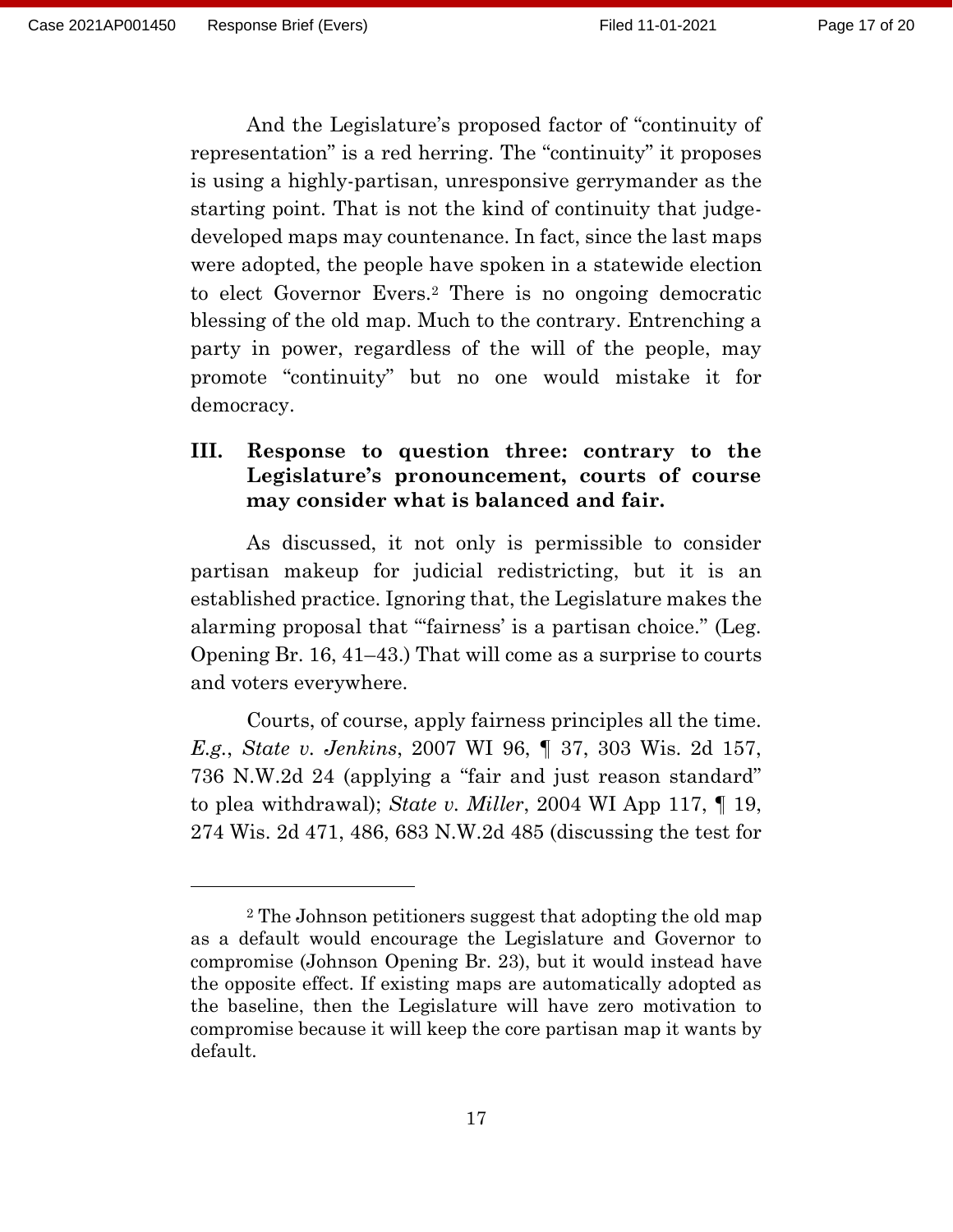issue preclusion, which includes "various factors to decide if the application of the doctrine is fundamentally fair").

That remains true in the context of redistricting. It is *more* important here; this Court's task affects the entire voting public's core democratic act. It goes "to the heart of our system of representative democracy." *Jensen*, 249 Wis. 2d 706, ¶ 4. "[F]air and effective representation" *is* its reason. *Gaffney*, 412 U.S. at 748 (quoting *Reynolds v. Sims*, 377 U.S. 533, 565–56 (1964)). The Legislature's bald assertions that it is not possible to consider partisan game-playing when drawing or selecting maps is directly belied by the many courts that have done just that. *See*, *e.g.*, *supra* Part II.A.; (BLOC Opening Br. 50–52; Hunter Opening Br. 9–10; Citizen Mathematicians Opening Br. 32–33.)

The Legislature's attempt to disavow fairness should give pause. There is no basis for this Court closing its eyes to partisanship when redistricting—the principles of judicial mapmaking require it.

### <span id="page-17-0"></span>**IV. Response to question four regarding proposed proceedings.**

As stated in the opening brief, absent the very unlikely event of a political solution, this case will require a trial for expert testimony, proposed maps, and argument. In turn, this Court will develop Wisconsin's new maps.

The Legislature's proposal that this Court should predecide that its preferred maps are the presumptive maps must be rejected. It follows that its schedule based on that presumption should not be followed. Rather, like any other court handling a redistricting matter, this Court should impartially consider the evidence, laws, and factors during and after the evidentiary phase.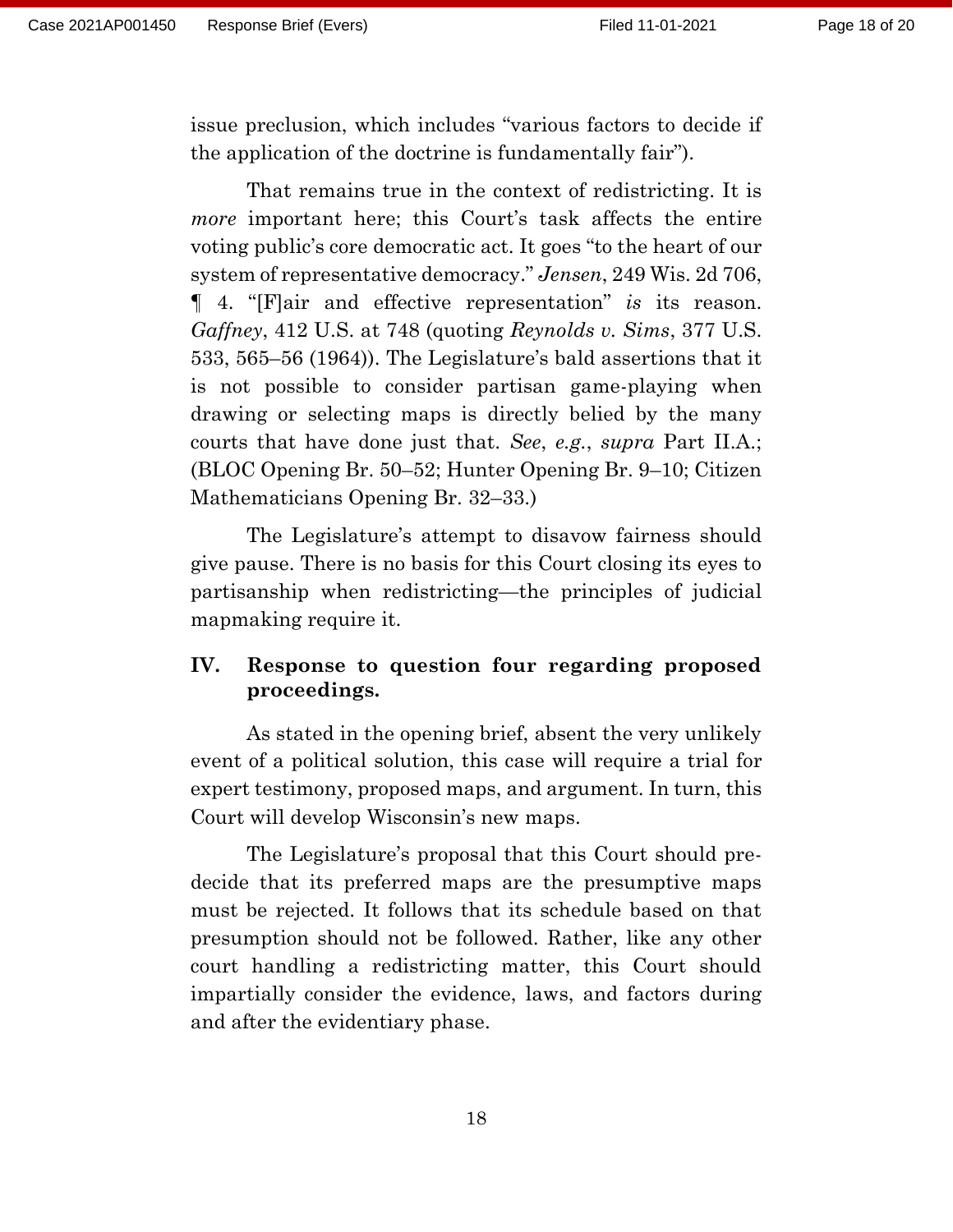This Court has accepted jurisdiction over this highlyimportant fact-intensive inquiry and it is imperative that the Court itself—and not some designee—view and consider that evidence. The most efficient way to do so is to have the parties first submit their affirmative evidence, such as their plans and any supporting expert reports, in writing and then to conduct a court trial for cross-examination and argument.

Dated this 1st day of November 2021.

Respectfully submitted,

JOSHUA L. KAUL Attorney General of Wisconsin

akos

ANTHONY D. RUSSOMANNO Assistant Attorney General State Bar #1076050

BRIAN P. KEENAN Assistant Attorney General State Bar #1056525

Attorneys for Governor Tony Evers

Wisconsin Department of Justice Post Office Box 7857 Madison, Wisconsin 53707-7857 (608) 267-2238 (ADR) (608) 266-0020 (BPK) (608) 294-2907 (Fax) russomannoad@doj.state.wi.us keenanbp@doj.state.wi.us